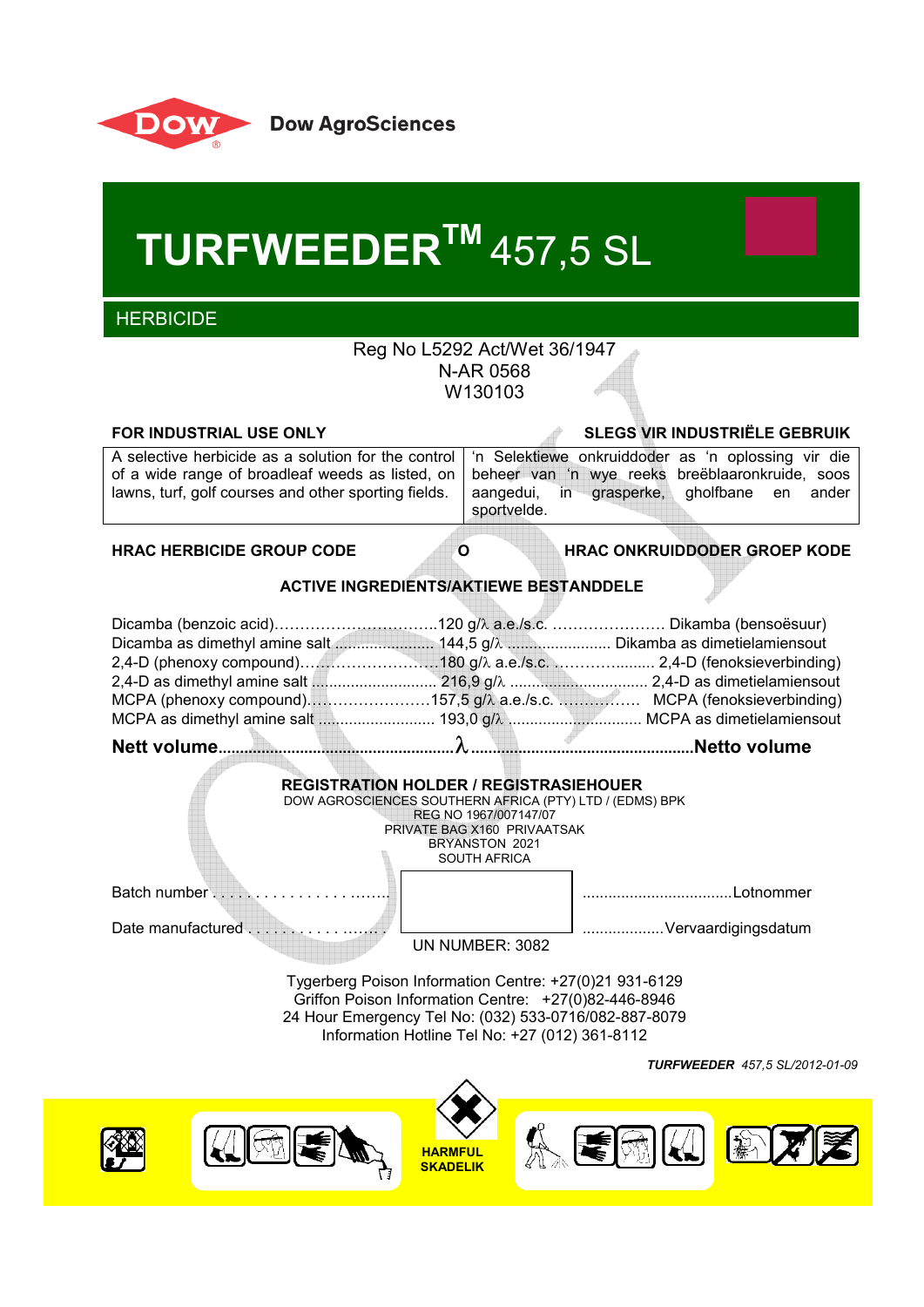# **WARNINGS**

Allow 7 days to pass between last application and harvesting or grazing of treated areas.

Handle with care.

Poisonous when swallowed, inhaled or absorbed through the skin.

May cause skin and eye irritation.

Toxic to fish.

Store away from food, feeds, fertilizer, seed and other agricultural remedies.

Keep out of reach of children, uninformed persons and animals.

**RE-ENTRY INTERVAL:** Do not enter treated area within 1 day after treatment unless wearing protective clothing.

*Although this remedy has been extensively tested under a large variety of conditions, the registration holder does not warrant that it will be efficacious under all conditions because the action and effect may be affected by factors such as abnormal soil, climatic and storage conditions; quality of dilution water; compatibility with other substances not indicated on the label and the occurrence of resistance of weeds against the remedy concerned as well as by the method, time and accuracy of application. The registration holder furthermore does not accept responsibility for damage to crops, vegetation, the environment or harm to man or animal or for lack of performance of the remedy concerned due to failure of the user to follow the label instructions or to the occurrence of conditions which could not have been foreseen in terms of the registration. Consult the supplier or registration holder in the event of any uncertainty.* 

#### **PRECAUTIONS**

Do not inhale spray mist.

Wash contaminated clothing daily.

Wash with soap and water after use.

Do not eat, drink or smoke whilst mixing or applying, before washing hands and face and change of clothing.

Clean applicator with a household ammonia solution (1 %) before using with other herbicides. Let solution stand for several hours, preferably overnight. Rinse at least twice. This applicator should not be used for applying chemicals other than herbicides. Dispose of wash water where it will not contaminate food, grazing, rivers or dams.

Invert the empty container over the spray or mixing tank and allow to drain for at least 30 seconds after the flow has slowed down to a drip. Thereafter rinse the container three times with a volume of water equal to a minimum of 10 % of that of the container. Add the rinsings to the contents of the spray tank before destroying the container in the prescribed manner.

Destroy empty container by perforation and flattening and never use for any other purpose.

Prevent contamination of food, feeds, drinking water and eating utensils.

Many broadleaved crops, flowers and shrubs are susceptible to hormone weedkillers and care should be taken when spraying to avoid spray drift coming into contact with such plants.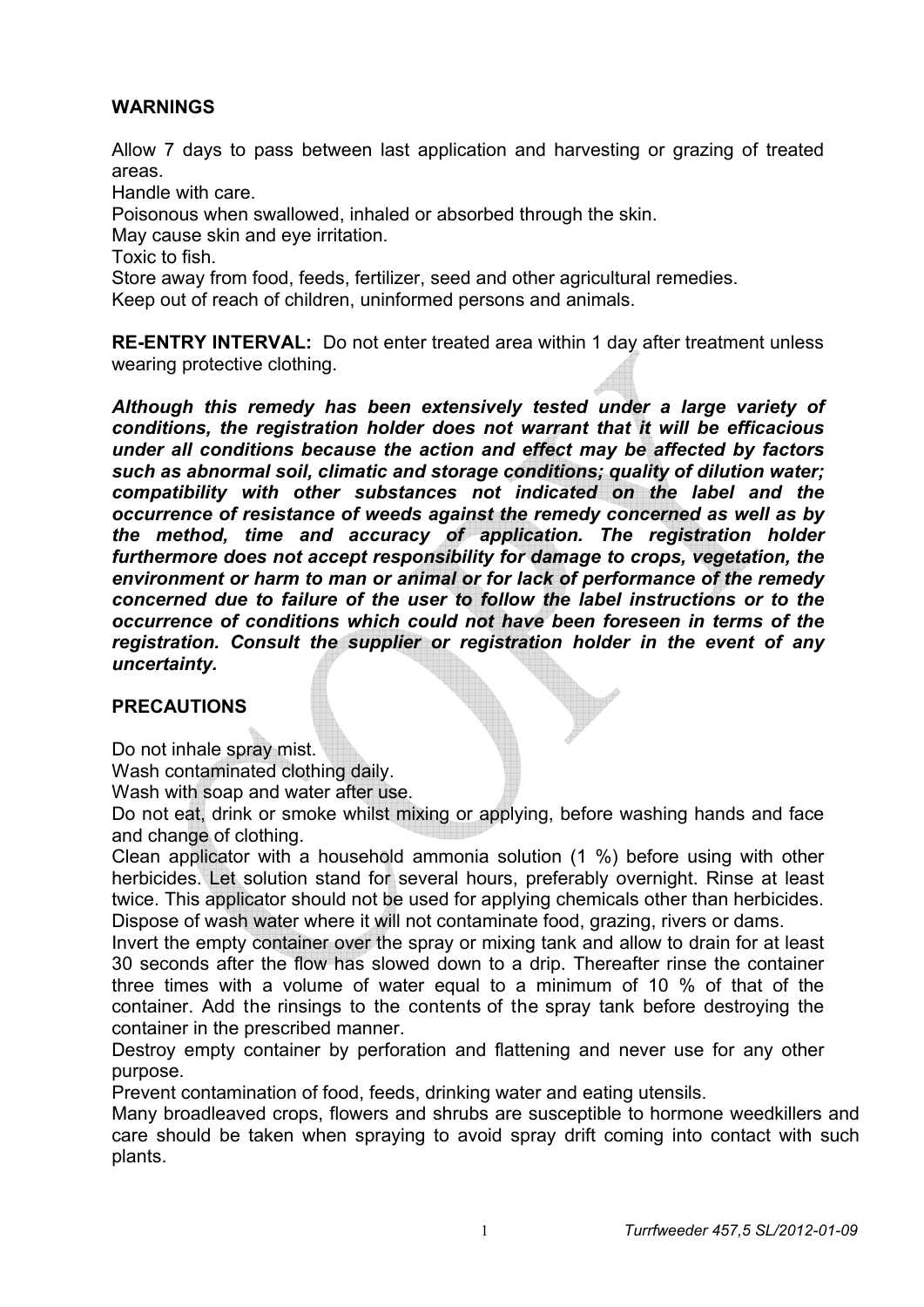Leaching to the roots of such plants may also cause damage, therefore the material should not be used in the root zone of trees and shrubs.

# **SYMPTOMS OF HUMAN POISONING**

Headache, nausea, vomiting, anxiety, muscular weakness and diarrhea.

#### **FIRST AID TREATMENT**

#### **Eye contact:**

Immediately flush eyes with gently flowing lukewarm water or saline solution for 15 minutes, holding the eyelids open. Seek medical attention.

#### **Skin contact:**

If irritation occurs remove contaminated clothing. Wash skin gently and thoroughly with water and non-abrasive soap. Seek medical advice immediately if irritation persists.

#### **Ingestion:**

Have victim rinse mouth thoroughly with water. DO NOT induce vomiting. Give plenty of water to drink. Seek medical advice immediately.

#### **Inhalation:**

If respiratory discomfort or irritation occurs, move the person to fresh air. See a doctor if discomfort or irritation continues.

# **ADVICE TO PHYSICIAN**

Treatment should be symptomatic and supportive. Perform gastric aspiration and lavage. Charcoal administration may be beneficial. Administer intravenous fluids to accelerate excretion

# **USE RESTRICTIONS**

- DO NOT USE on golf putting greens or on bowling greens.
- To prevent damage, do not permit drift, vapour or spray mist to come into contact with sensitive broadleaf crops, fruit trees or ornamental plants, or soil in which such plants are to be grown within 12 months or grain varieties in a susceptible stage of growth. Apply the product strictly in accordance with the application directions and take the wind speed and direction as indicated in the following table into consideration when applications are made.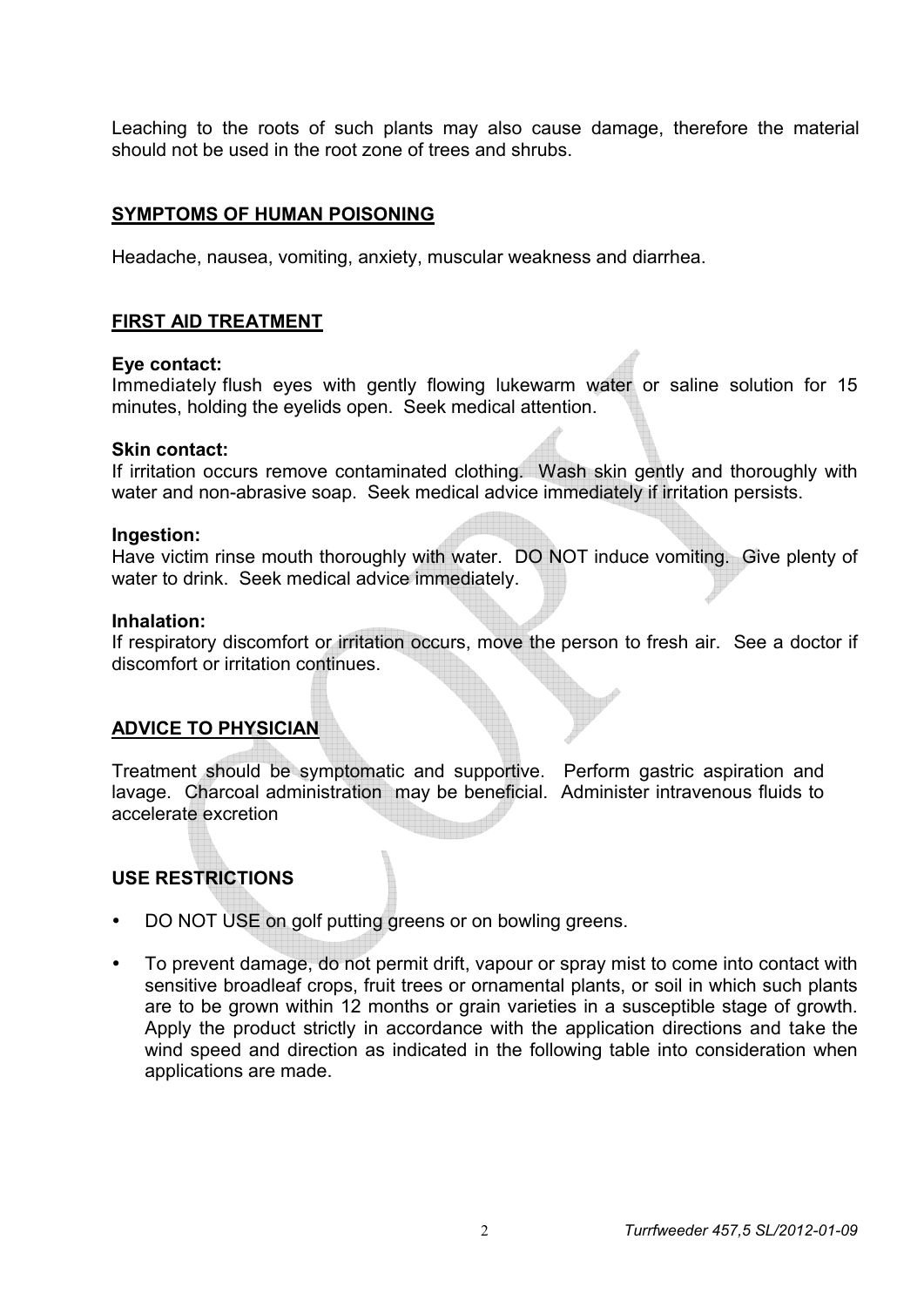| THE WIND SPEED AND DIRECTION AT THE TIME OF APPLICATION WILL<br>DETERMINE THE DISTANCE WHICH MUST SEPARATE THE CLOSEST EDGE OF<br>THE AREA TO BE SPRAYED FROM SUSCEPTIBLE CROPS |                                                   |  |
|---------------------------------------------------------------------------------------------------------------------------------------------------------------------------------|---------------------------------------------------|--|
| <b>WIND SPEED</b><br>km/h                                                                                                                                                       | <b>GROUND APPLICATION</b>                         |  |
| $1, 5 - 5$                                                                                                                                                                      | 200 m downwind<br>200 m crosswind<br>6 m upwind   |  |
| $5 - 10$                                                                                                                                                                        | 400 m downwind<br>200 m crosswind<br>1,5 m upwind |  |
| $10 - 15$                                                                                                                                                                       | 800 m downwind<br>400 m crosswind<br>1,5 m upwind |  |
| Above 15                                                                                                                                                                        | Prohibited                                        |  |

# **RESISTANCE MANAGEMENT :**

For resistance management, **TURFWEEDER 457,5 SL** is a group code O herbicide. Any weed population may contain individuals naturally resistant to **TURFWEEDER 457,5 SL** and other Group Code O herbicides. The resistant individuals can eventually dominate the weed population if these herbicides are used repeatedly. These resistant weeds may not be controlled by **TURFWEEDER 457,5 SL** or any other Group Code O herbicides.

To delay herbicide resistance:

- Avoid exclusive repeated use of herbicides from the same herbicide Group Code. Alternate or tank mix with products from different herbicide Group Codes.
- Integrate other control methods (chemical, cultural, biological) into weed control programmes.

For specific information on resistance management contact the registration holder of this product.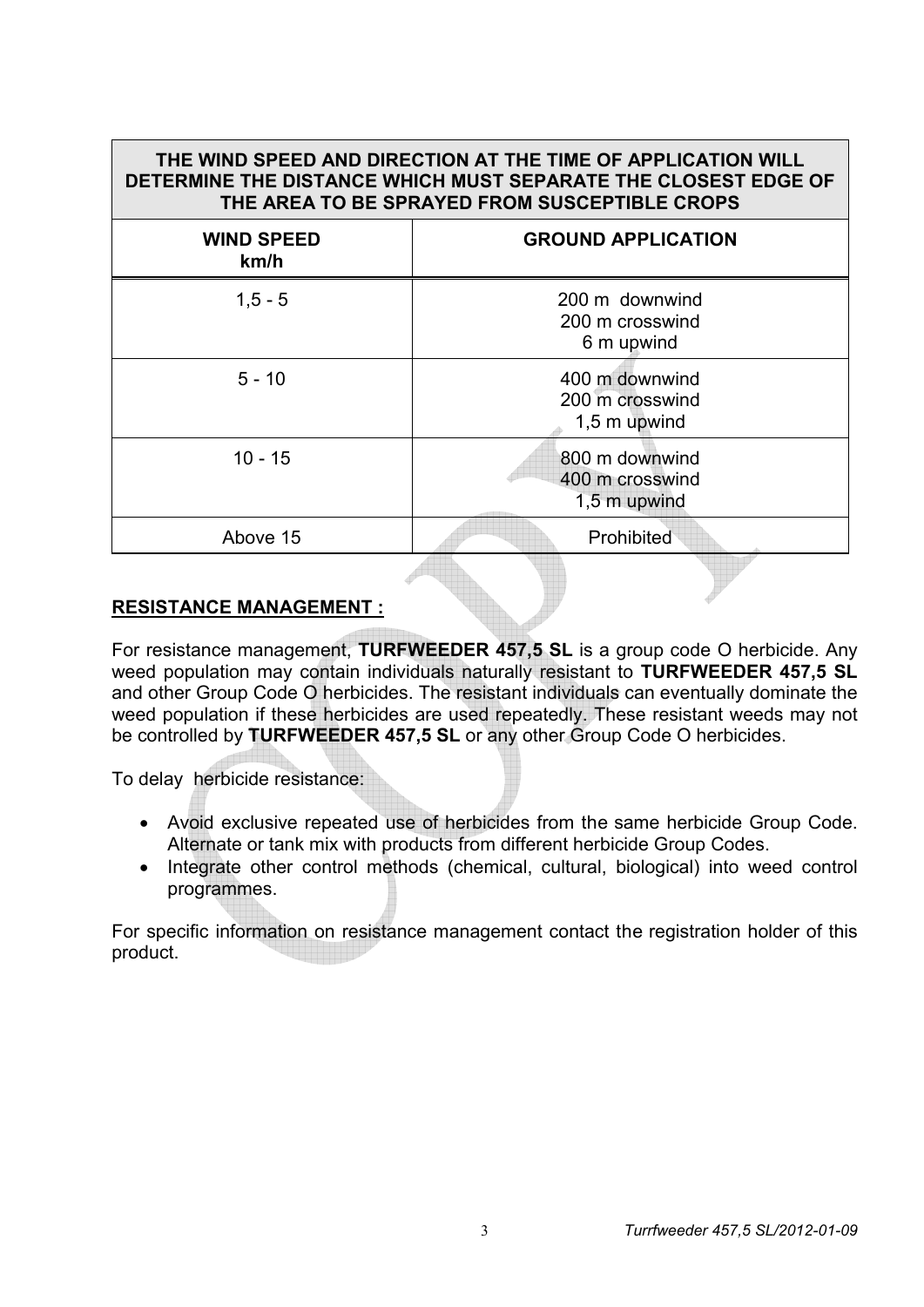# **DIRECTIONS FOR USE: Use only as directed**

**TURFWEEDER 457,5 SL** is a selective broadleaf herbicide which may be used on common *Cynodon* turf varieties, eg Florida, Hall's Selection, Skaapplaas, Cape Royal, etc, Kikuyu grass and Swazigrass. Do not use on Daisy lawn. Under certain conditions **TURFWEEDER 457.5 SL** can cause slight discolouration of finely cut grass, especially when using the higher rate. The yellowing is normally temporary.

# **APPLICATION**

**TURFWEEDER 457,5 SL** is usually applied after weed emergence when plants are in the active stage of growth. As most weeds are more susceptible when young, always spray at the earliest possible time. **TURFWEEDER 457,5 SL** will give best results when conditions are ideal for plant growth. The application of a nitrogenous fertilizer three weeks before treatment will improve the control of the weeds. Adverse growing conditions such as cold weather or excessive heat, drought or excessive rain, may adversely affect the action of the herbicide and users are cautioned that the recommendations given are for average use and not for abnormal conditions.

Rain or watering within 2 hours of application may diminish the effect. Calibration of the spray apparatus should first be carefully carried out to avoid any error in application. It is recommended that at least 200 litres of water be used per hectare to distribute the herbicide evenly. On smaller areas it is recommended that at least 5  $\lambda$  of water be used per 100 m² to distribute the herbicide evenly.

Apply by means of a tractor boom sprayer, a knapsack sprayer or pressurized sprayers. Application by means of a watering can or equipment attached to garden hoses is not recommended.

Dilute the recommended amount of **TURFWEEDER\* 457,5 SL** with water and apply as a fine even spray after emergence of broadleaf weeds.

Avoid fine droplet size - use low pressure flat fan nozzle of 80º or equivalent anti-drift type, and do not exceed spray pressure of 200 kPa. Spray volume must be a minimum of 200  $\lambda$ /ha. Do not exceed spray height of 50 cm above target and ground speed of 10 km/hour. Do not apply if wind velocity exceeds 15 km/hour (as measured by handheld wind recorder). The difference between the wet and dry bulb readings on a whirling hygrometer must not exceed 8 ºC.

# **RATES OF APPLICATION**

# **On sporting turf, golf course fairways and lawns**

[**NOTE:** DO NOT USE on golf putting greens or on bowling greens]

Use 5 - 7 litres/hectare. For smaller areas use 50 m $\lambda$ /5  $\lambda$  water/100 m<sup>2</sup>. Use the higher rate of 70 m/5 water/100 m² for *Alternanthera* spp., *Brayulinea densa* and *Oxalis corniculata*. Repeat the application when necessary.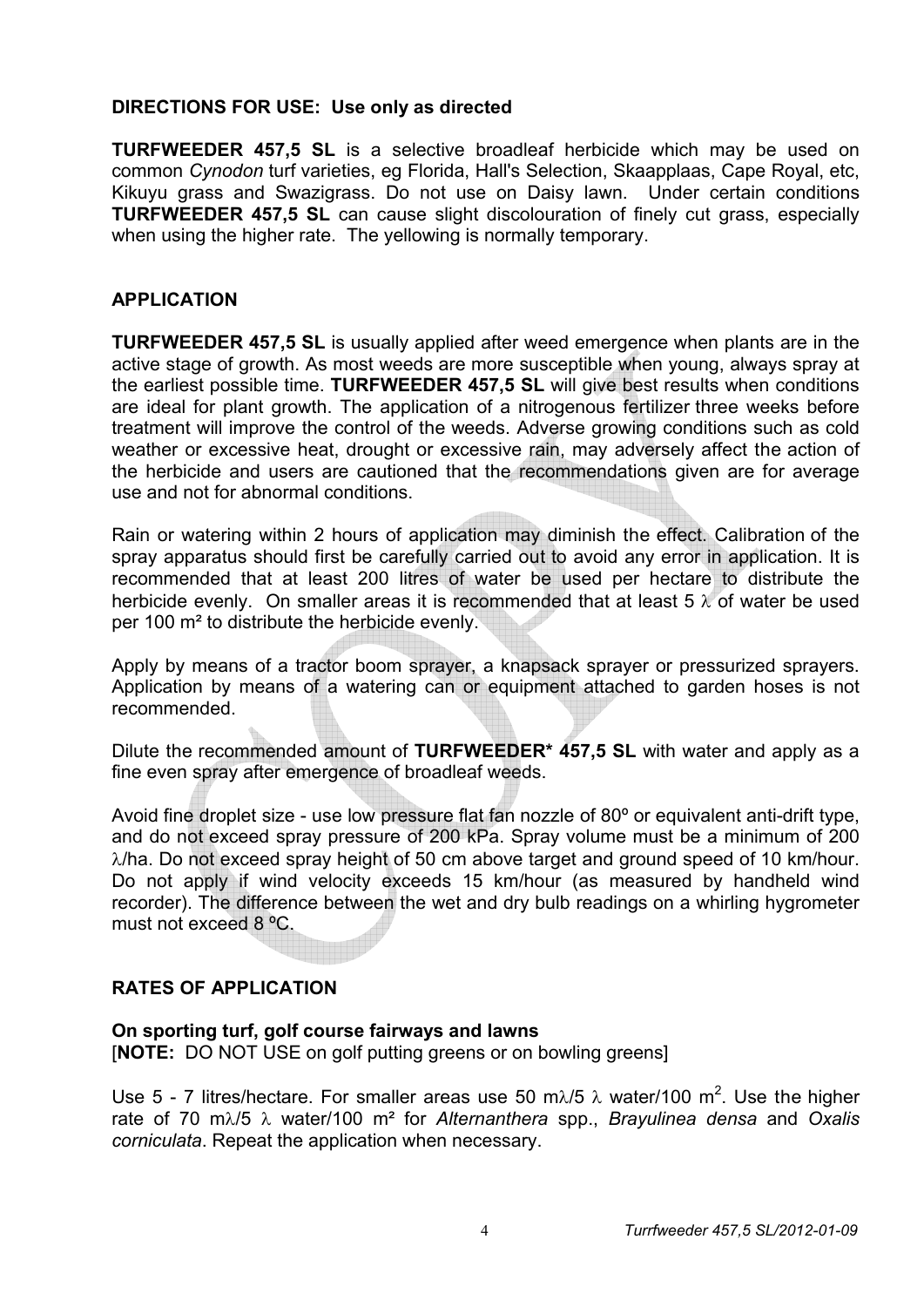#### **Pre-emergence weed control in newly planted turf**

**TURFWEEDER 457,5 SL** may also be used for pre-emergence control of weeds, in newly planted turf. It should be applied at 70 m $\lambda$ /5  $\lambda$  water/100 m<sup>2</sup> immediately after planting of stolons and before weed emergence. This treatment will provide control of annual grasses in addition to the weeds listed below, for a period of 3 - 6 weeks depending on rainfall.

# **SOME WEEDS NORMALLY CONTROLLED AT 5 LITER/HECTARE [50 m/5 water/100 m²]**

#### **Botanical Name Common Name**

Amaranthus spp **Pigweed Bidens spp Blackjack** Blackjack **Capsella bursa-pastoris** Shepherd's purse<br>
Chenopodium album *Chenopodium album* **Coronopus didymus** Swine cress **Cotula anthemoides** Cotula *Datura stramonium* Thorn apple *Emex australis* **Emex** Spiny Emex **Conyza spp** Fleabane **Chamaesyce prostrata** Hairy creeping milkweed **Chamaesyce hirta** Red milkweed **Chamaesyce inaequilatera** Smooth creeping milkweed **Lepidium spp Pepper cress** *Medicago polymorpha* Burclover *Nidorella* spp Nidorella **Paronychia braziliana** Brazilian paronychia **Plantago spp Ribwort Polygonum aviculare Prostrate knotweed** Portulaca oleracea **Purslane** *Stellaria media* Chickweed *Tagetes minuta* Khaki weed **Taraxacum officinale Common dandelion Tribulus terrestris Contract Contract Contract Properties Dubbeltiie**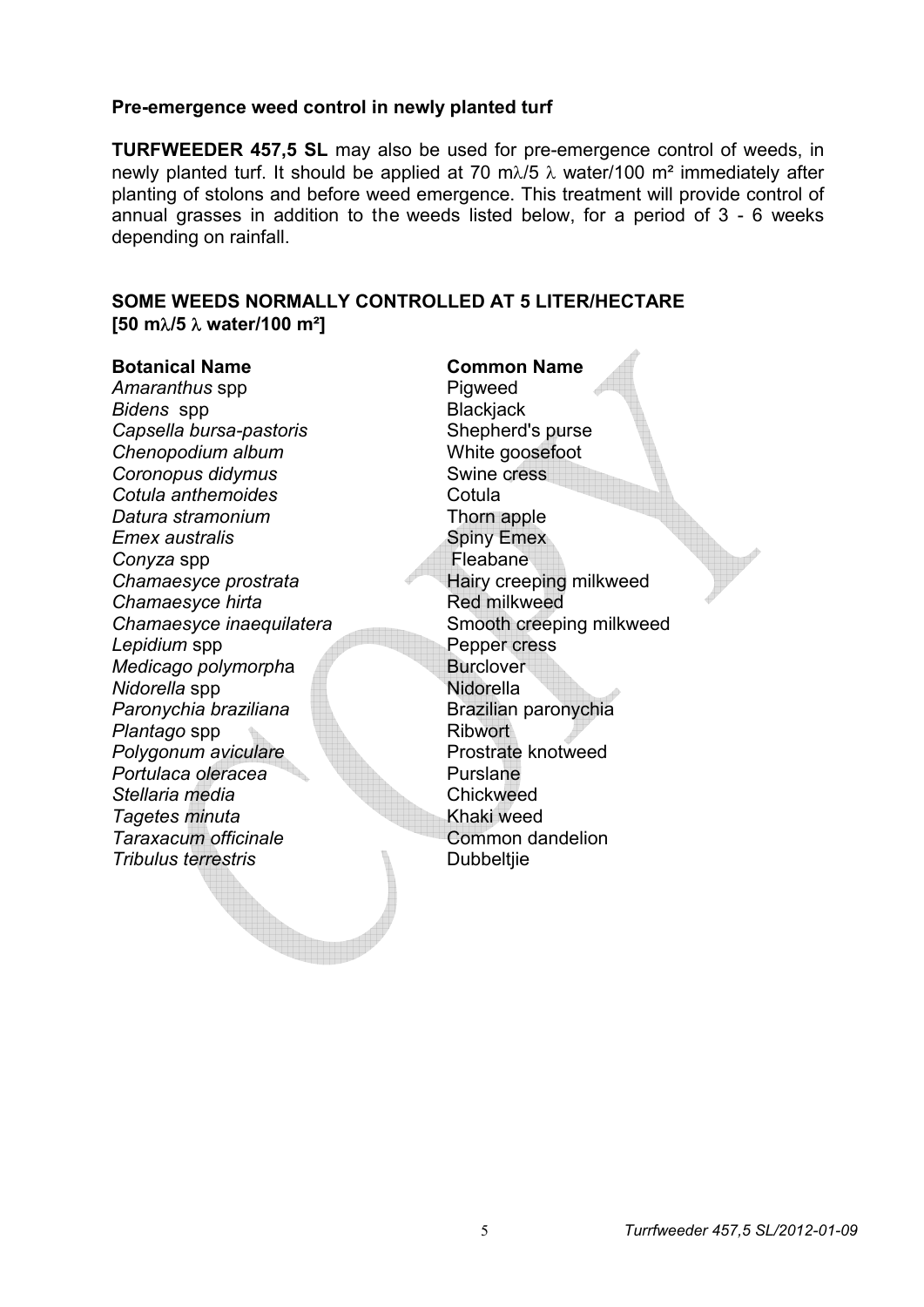# **SOME WEEDS NORMALLY VARIABLY CONTROLLED AT 7 LITRES/HECTARE [70 m/5 water/100 m²]**

**Botanical Name Common Name** Alternanthera pungens<br>
Khaki bur weed *Brayulinea densa* Carrotweed **Oxalis corniculata** Creeping sorrel

**NOTE:** Repeated applications at three-weekly intervals will be necessary for improved control of the three abovementioned weeds.

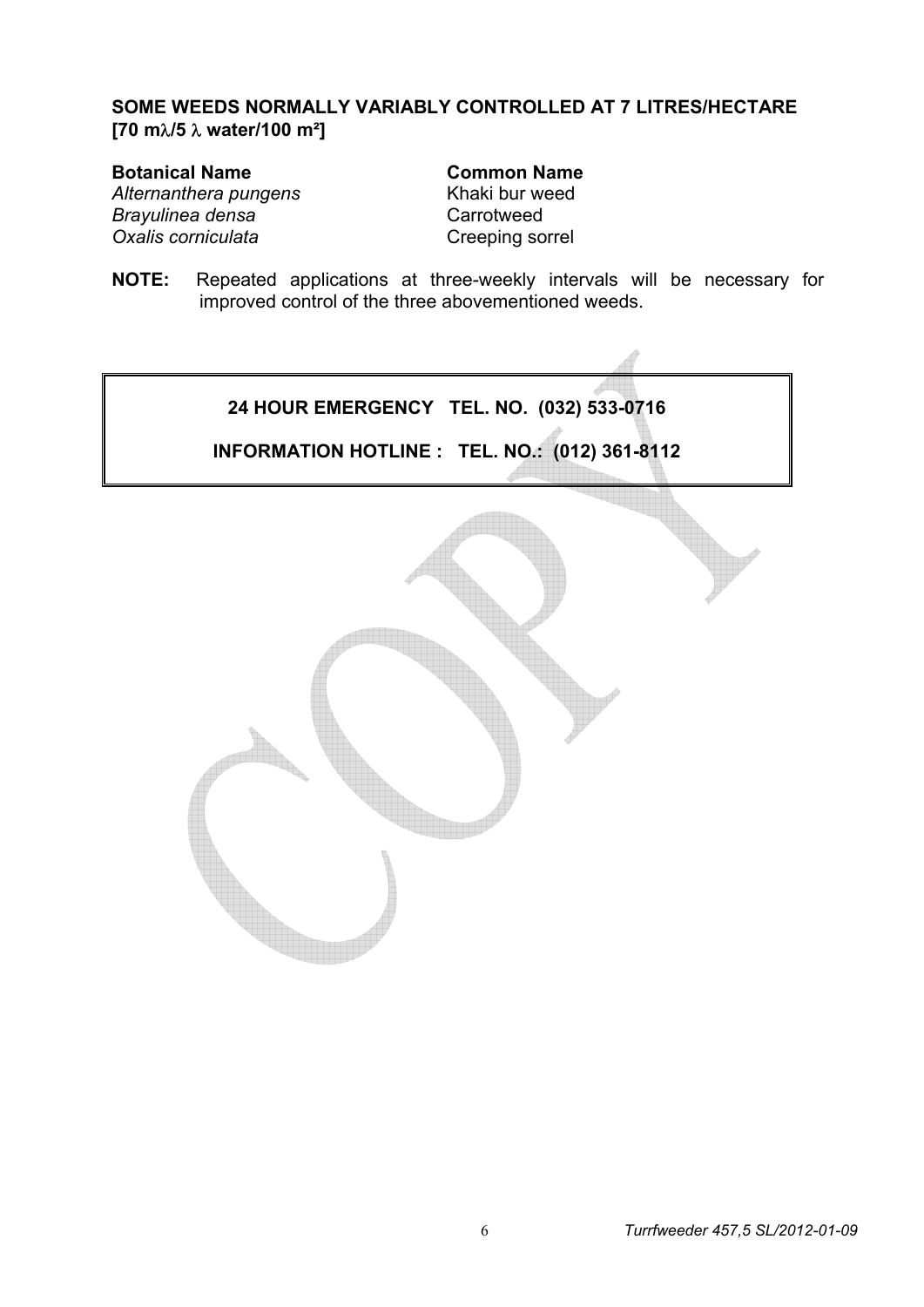# **WAARSKUWINGS**

Laat 7 dae verloop na laaste toediening en oes of beweiding van behandelde gebiede. Hanteer versigtig.

Giftig wanneer ingesluk, ingeasem of deur vel geabsorbeer word.

Mag vel- en oogirritasie veroorsaak.

Giftig vir visse.

Stoor weg van voedsel, voer, kunsmis, saad en ander landboumiddels.

Hou buite bereik van kinders, oningeligte persone en diere.

**HERBETREDING:** Moet nie behandelde gebied betree vir 1 dag na die bespuiting nie, tensy beskermende oorklere gedra word.

*Alhoewel hierdie middel omvattend onder 'n groot verskeidenheid toestande getoets is, waarborg die registrasiehouer nie dat dit onder alle toestande doeltreffend sal wees nie aangesien die werking en effek daarvan beïnvloed kan word deur faktore soos abnormale grond-, klimaats- en bergingstoestande; kwaliteit van verdunningswater, verenigbaarheid met ander stowwe wat nie op die etiket aangedui is nie en die voorkoms van weerstand van die onkruid teen die betrokke middel sowel as die metode, tyd en akkuraatheid van toediening. Verder aanvaar die registrasiehouer nie verantwoordelikheid vir skade aan gewasse, plantegroei, die omgewing of vir nadelige effek op mens of dier of vir 'n gebrek aan prestasie as gevolg van die versuim van die gebruiker om etiketaanwysings na te kom of as gevolg van die ontstaan van toestande wat nie kragtens die registrasie voorsien kon word nie. Raadpleeg die verskaffer of registrasiehouer in die geval van enige onsekerheid.*

# **VOORSORGMAATREËLS**

Moet nie spuitnewel inasem nie. Was besoedelde klere daagliks.

Was met seep en water na gebruik.

Moet nie eet, drink of rook tydens vermenging of voordat hande en gesig gewas is nie.

Maak spuittoerusting met 'n huishoudelike ammoniakoplossing (1 %) skoon voordat ander onkruiddoders toegedien word. Laat staan die oplossing vir 'n paar uur, verkieslik oornag. Spoel ten minste twee keer uit. Hierdie spuittoerusting behoort nie gebruik te word vir die toediening van enige ander chemikalieë nie behalwe onkruiddoders. Gooi waswater weg waar dit nie voedsel, weiding, riviere of damme sal besoedel nie.

Keer die leë houer om oor die spuittenk of mengbak en dreineer vir minstens 30 sekondes nadat die vloei tot 'n gedrup verminder het. Spoel die houer daarna drie keer uit met 'n volume water gelykstaande aan 'n minimum van 10 % van die houer. Gooi die spoelwater by die inhoud van die spuittenk voordat die houer op die voorgeskrewe wyse vernietig word.

Vernietig leë houer deur gate daarin te maak en plat te druk. Moet vir geen ander doel gebruik word nie.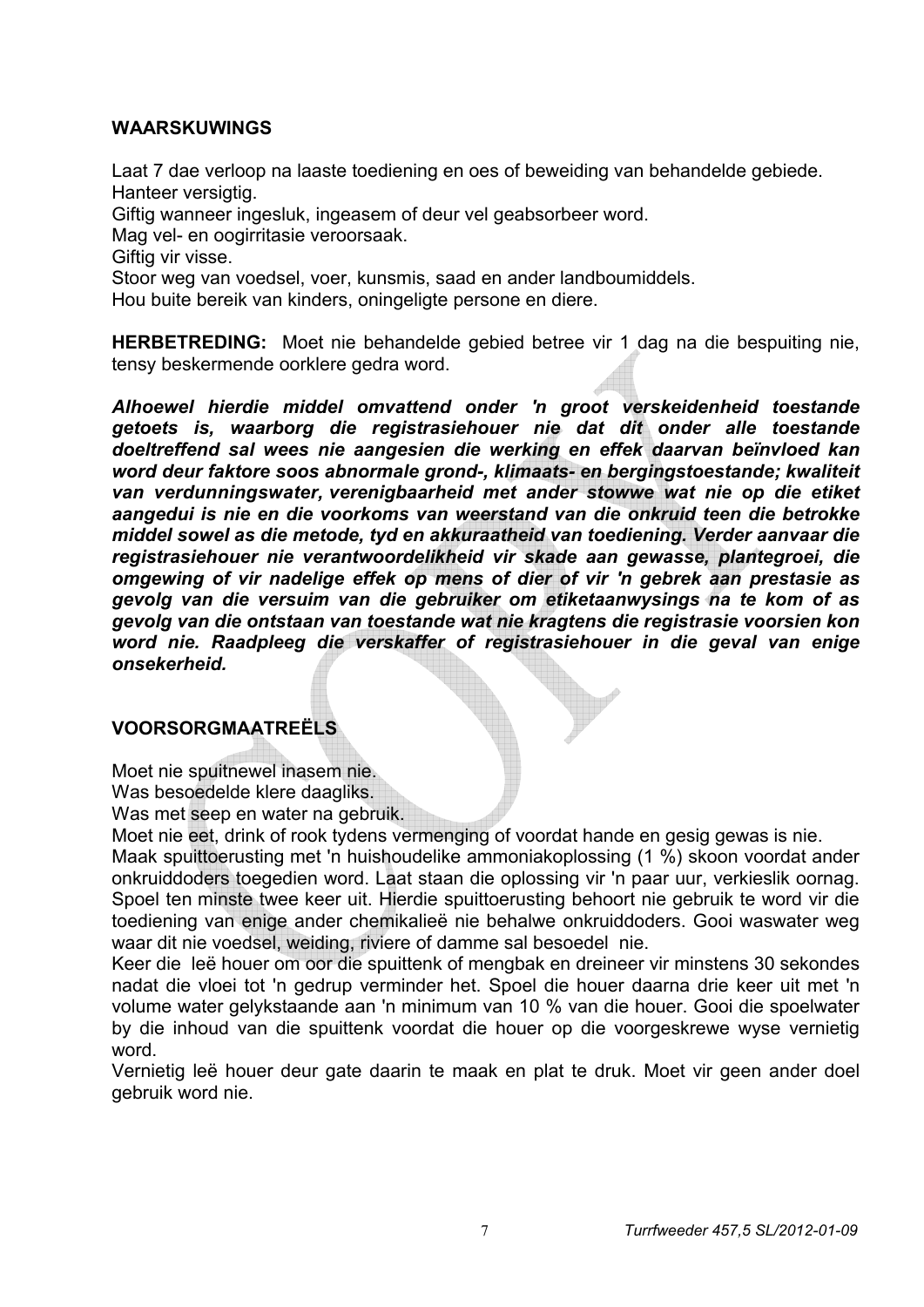Voorkom besoedeling van voedsel, voer, drinkwater en eetgerei.

Baie breëblaargewasse asook blomme en struike is gevoelig vir hormoon onkruiddoders en sorg moet gedra word dat die spuitstof nie met sulke plante in aanraking kom wanneer daar gespuit word nie.

Uitloging van die middel tot by die wortels van gevoelige plante kan ook skade veroorsaak; die onkruiddoder moet dus nie in die wortelgebied van bome en struike toegedien word nie.

# **SIMPTOME VAN MENSLIKE VERGIFTIGING**

Kan hoofpyne, naarheid, angstigheid, spiervesel-trilling en diarree veroorsaak.

# **NOODHULPBEHANDELING**

#### **Oogkontak:**

Spoel oë onmiddellik sagkens met louwarm water of saline oplossing vir ten minste 15 minute, terwyl die ooglid oopgehou word. Raadpleeg 'n geneesheer.

#### **Velkontak:**

Wanneer kontak gemaak is met die vel, verwyder besoedelde klere en was hare en besoedelde liggaamsdele sagkens en deeglik met 'n sagte seep en water. Raadpleeg 'n geneesheer indien irritasie voortduur.

#### **Insluk**

Spoel mond baie goed uit met water. Moenie braking veroorsaak nie. Gee oorvloedig water om te drink. Kry mediese advies.

#### **Inaseming:**

Indien asemhaling ongemak of irritasie voorkom, verwyder persoon na vars lug. Sien dokter indien ongemak or irritasie aanhou.

# **NOTA AAN GENEESHEER.**

Behandeling moet simptomaties en ondersteunend wees. Maagspoel en uitsuigherwinning moet toegepas word. Steenkool toediening mag voordelig wees. Dien vloeistowwe binneaars toe om uitskeiding te bespoedig.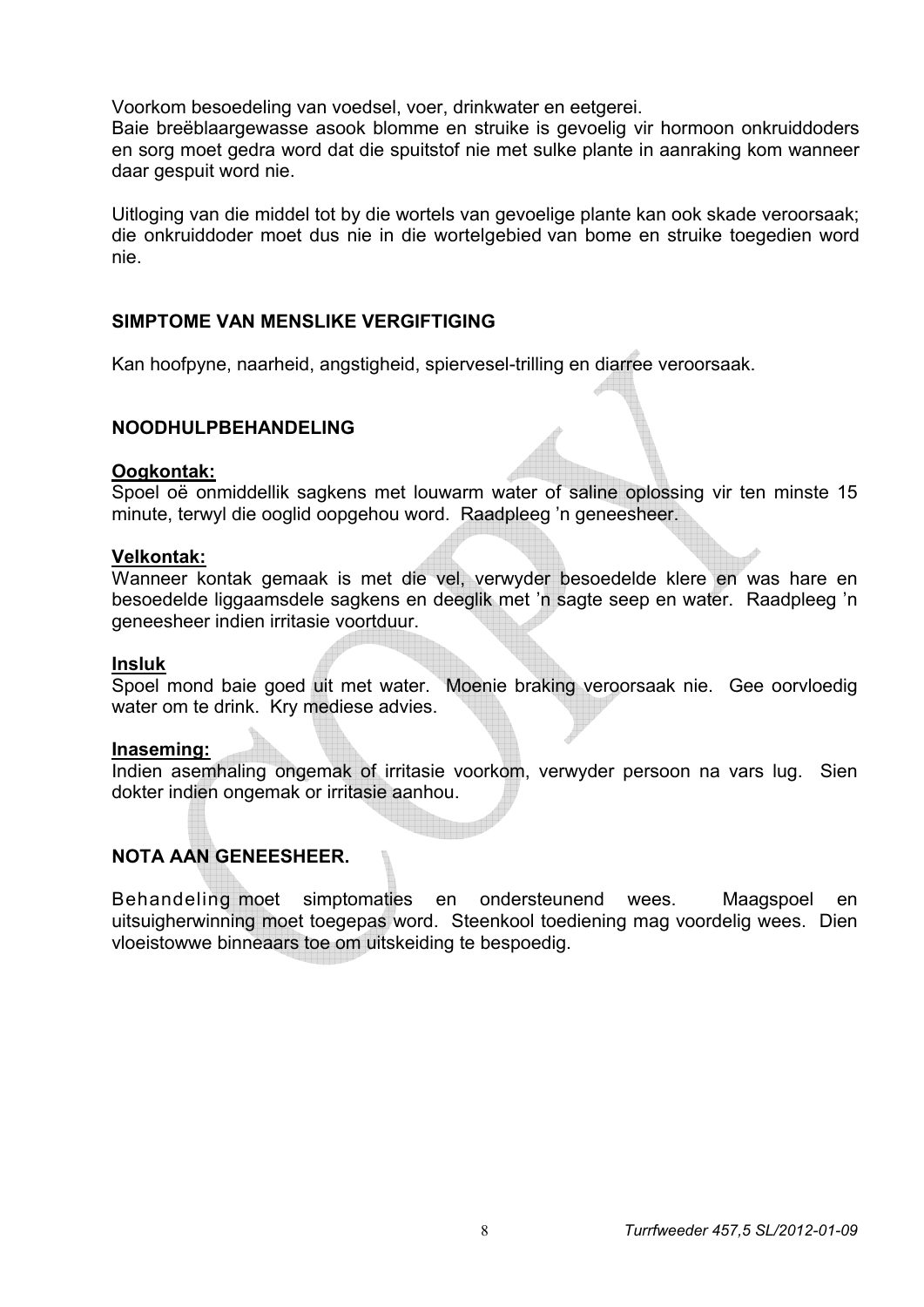# **GEBRUIKSBEPERKINGS**

- MOET NIE GEBRUIK op gholfsetperke of op rolbalbane nie.
- Om skade te voorkom moet verhoed word dat dampe of spuitnewel in aanraking kom met of wegdryf na sensitiewe breëblaargewasse, vrugtebome of sierplante, of grond waarin sulke plante binne 12 maande gekweek gaan word of graansoorte wat in 'n gevoelige groeistadium is. Dien die produk streng volgens die toedieningsaanwysings toe en neem die windspoed en rigting in ag, soos per tabel hieronder, wanneer toedienings gemaak word.

# **DIE WINDSPOED EN WINDRIGTING TYDENS TOE-DIENING SAL DIE AFSTAND TUSSEN DIE NAASTE RAND VAN DIE GEBIED WAT BESPUIT MOET WORD EN DIE GEVOELIGE GEWASSE BEPAAL.**

| <b>WINDSPOED</b><br>km/h | <b>GRONDTOEDIENING</b>                            |
|--------------------------|---------------------------------------------------|
| $1, 5 - 5$               | 200 m windaf<br>200 m dwarswind<br>6 m windop     |
| $5 - 10$                 | 400 m windaf<br>200 m dwarswind<br>1,5 m windop   |
| $10 - 15$                | 800 m windaf<br>400 m dwarswind<br>$1,5$ m windop |
| Meer as 15               | Verbode                                           |

# **WEERSTANDSWAARSKUWING:**

Vir weerstandsbestuur is **TURFWEEDER 457,5 SL** as 'n Groepkode O onkruiddoder geklassifiseer. Enige populasie van 'n spesifieke onkruid mag individue insluit wat 'n natuurlike weerstand teen **TURFWEEDER 457,5 SL**, of enige ander Groepkode O onkruiddoder het. Indien hierdie onkruiddoders herhaaldelik aangewend word, kan die weerstandbiedende individue uiteindelik die onkruidpopulasie oorheers. Hierdie weerstandbiedende onkruide sal moontlik nie deur **TURFWEEDER 457,5 SL** of enige ander Groepkode O onkruiddoder, beheer word nie.

Om weerstand teen onkruiddoders te vertraag:

- Vermy die eksklusiewe herhaaldelike gebruik van onkruiddoders in dieselfde onkruiddoder groepkode. Wissel af met, of gebruik tenkmengsels van produkte in verskillende onkruiddodergroepkodes.
- Integreer ander beheermaatreëls (chemies, verbouing, biologies) in onkruidbeheerprogramme.

Vir spesifieke inigting oor weerstandsbestuur, kontak die registrasiehouer van hierdie produk.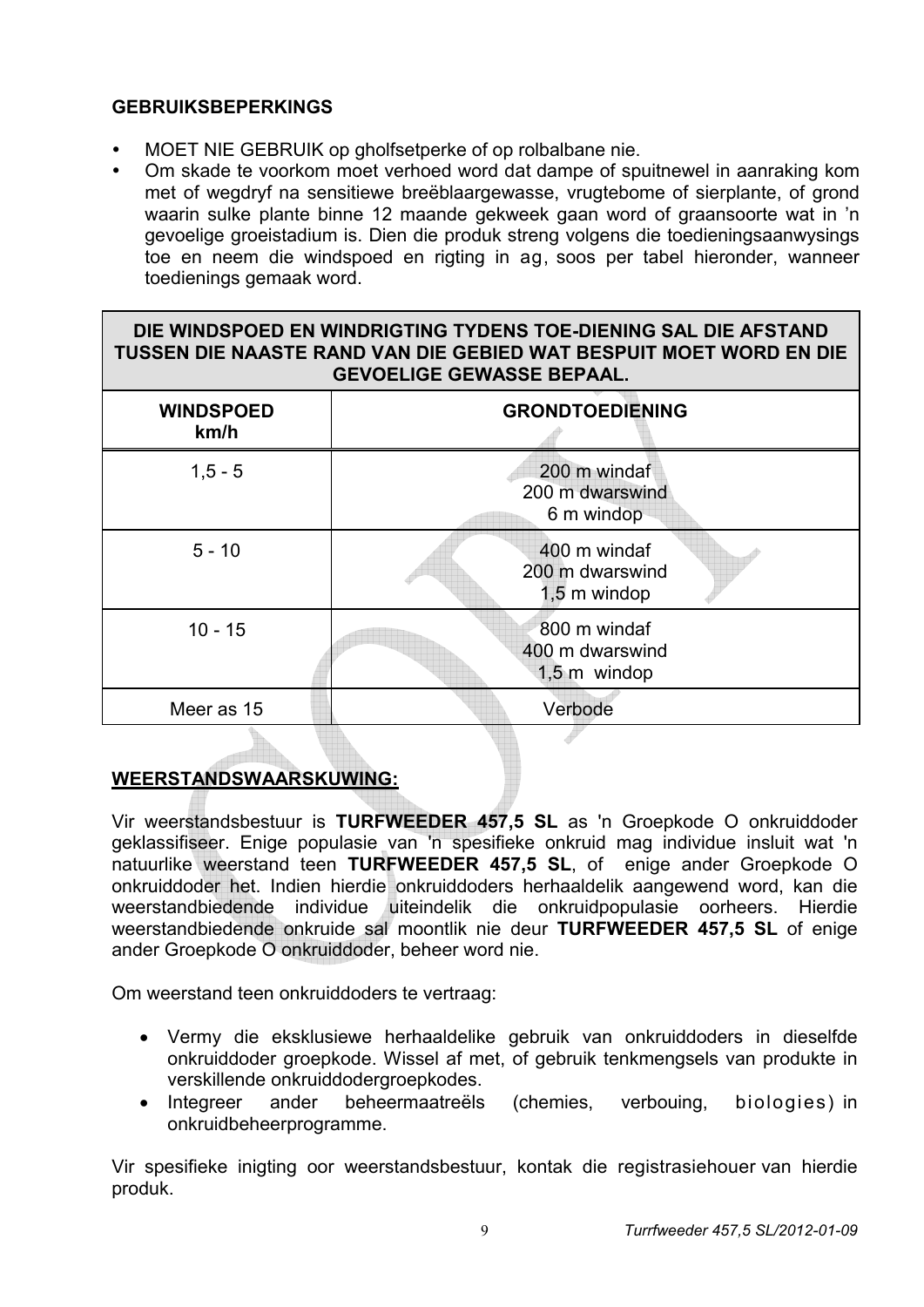# **GEBRUIKSAANWYSINGS : Gebruik slegs soos aangedui**

**TURFWEEDER 457,5 SL** is 'n selektiewe breëblaaronkruiddoder vir gebruik op gewone *Cynodon*-turfvariëteite, bv Florida, Hall's Selection, Skaapplaas, Cape Royal, en ook op kikoejoe en Swazigras. Moenie op Magrietgras gebruik nie. Onder sekere toestande kan **TURFWEEDER 457,5 SL** 'n mate van verkleuring van fyngesnyde gras veroorsaak, veral by toediening van die hoër konsentrasie. Die verkleuring is gewoonlik van 'n tydelike aard.

# **TOEDIENING**

**TURFWEEDER 457,5 SL** word gewoonlik na opkom van die onkruide toegedien wanneer die plante in 'n aktiewe groeistadium is. Aangesien die meeste onkruide meer vatbaar is in die jong stadium, moet daar so vroeg moontlik gespuit word. **TURFWEEDER 457,5 SL** sal die beste resultate lewer wanneer die groeitoestand ideaal is. Die aanwending van 'n stikstofbevattende bemestingstof drie weke voor behandeling sal die bestryding van die onkruide bevorder. Ongunstige toestande, bv koue weer of oormatige hitte, droogte of te veel reën kan die uitwerking van die onkruiddoder benadeel. Derhalwe word gebruikers gewaarsku dat die aanbevelings betrekking het op normale en nie op abnormale toestande nie.

Reën of besproeiing binne 2 uur na toediening kan die uitwerking benadeel. Die spuitapparaat moet eers sorgvuldig gekalibreer word om enige foute by die toediening te voorkom. Dit word aanbeveel dat minstens 200 liters water/hektaar gebruik word om die onkruiddoder egalig te versprei. Op kleiner oppervlaktes word dit aanbeveel dat minstens 5 liters water per 100 m² gebruik word om die onkruiddoder egalig te versprei.

Dien toe met 'n trekker-balkspuit, 'n rugsakspuit of drukspuitpompe. Toediening deur middel van 'n gieter of toerusting wat aan tuinslange gekoppel word, word nie aanbeveel nie.

Verdun die aanbevole hoeveelheid **TURFWEEDER 457,5 SL** met water en dien toe as 'n fyn egalige bespuiting na-opkom van breëblaaronkruid. Kalibreer spuittoerusting versigtig voor gebruik.

Vermy fyn druppelgroottes - gebruik lae druk platwaaierspuitpunte van 80º of ekwivalente anti-wegdrywing tipe. Die spuitdruk moet nie 200 kPa oorskry nie. Spuitvolume moet 'n minimum van 200  $\lambda$ /ha wees. 'n Spuithoogte van 50 cm bokant die teiken en 'n grondspoed van 10 km/h moet nie oorskry word nie. Indien die windspoed hoër is as 15 km/h (soos bepaal deur 'n handwindmeter) moet die produk nie toegedien word nie. Die verskil tussen die nat- en droëbollesing, soos met 'n swaaihigrometer bepaal, moet nie meer as 8º C wees nie.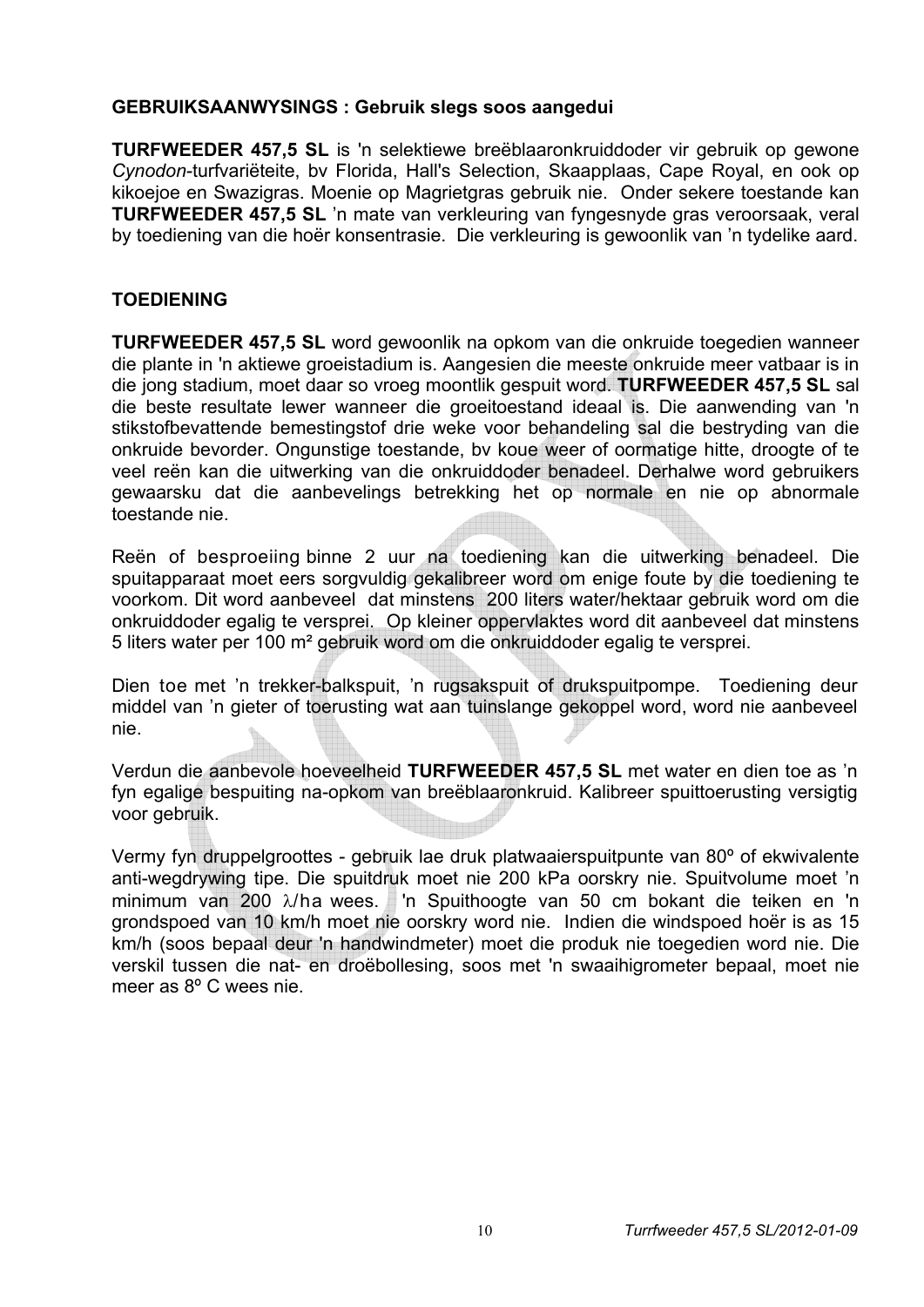# **TOEDIENINGSHOEVEELHEDE**

#### **Op sportterreine, gholfbaan skoonvelde en grasperke**

[**NOTA:** MOET NIE GEBRUIK op gholfsetperke of op rolbalbane nie.]

Gebruik 5 - 7 liter/ha. Vir kleiner oppervlaktes gebruik 50 m $\lambda$ /5  $\lambda$  water/100 m<sup>2</sup>. Gebruik die hoër dosis van 70 m/5 water/100 m² vir *Alternanthera* spp., *Brayulinea densa* en *Oxalis corniculata*. Herhaal die toediening indien nodig.

#### **Voor-opkombeheer van onkruide in pasgeplante grasperke**

**TURFWEEDER 457,5 SL** kan ook die voor-opkombeheer van onkruid in pasgeplante gras gebruik word. Dit behoort teen 'n sterkte van 7 liter/ha aangewend te word onmiddellik nadat die gras uitgeplant is en voordat die onkruide opkom. Hierdie behandeling sal eenjarige grassoorte en die onkruide wat hieronder genoem word beheer vir 'n tydperk van 3 - 6 weke, afhangende van die reënval.

#### **SOMMIGE ONKRUIDE WAT NORMAALWEG BEHEER WORD TEEN 5 LITER/HEKTAAR [50 mλ/5 λ water/100 m<sup>2</sup>]**

#### **Botaniese Naam Gewone Naam**

Amaranthus spp **Misbredie** *Bidens* spp Knapsekêrel **Capsella bursa-pastoris Herderstassie Chenopodium album** Withondebossie **Coronopus didymus Peperkruid Cotula anthemoides** Cotula **Datura stramonium** Stinkblaar *Emex australis* Emex and *Emex* and *Emex* and *Emex* and *Emex* and *Emex* and *Emex* and *Emex* and *Emex* and *Emex* and *Emex* and *Emex* and *Emex* and *Emex* and *Emex* and *Emex* and *Emex* and *Emex* and *Emex* **Conyza spp** Skraalhans **Chamaesyce prostrata** Harige kruipmelkkruid **Chamaesyce hirta** Rooimelkkruid *Chamaesyce inaequilatera* Gladde kruipmelkkruid **Lepidium spp Contract Contract Peperbossie** *Medicago polymorph*a Klitsklawer *Nidorella* spp Nidorella *Paronychia braziliana* Brasiliaanse paronychia Plantago spp Weëblaar *Polygonum aviculare* Voëlduisendknoop **Portulaca oleracea** Porslein **Stellaria media** Sterremuur *Tagetes minuta* Khakiebos **Taraxacum officinale Perdeblom Tribulus terrestris Dubbeltjie**